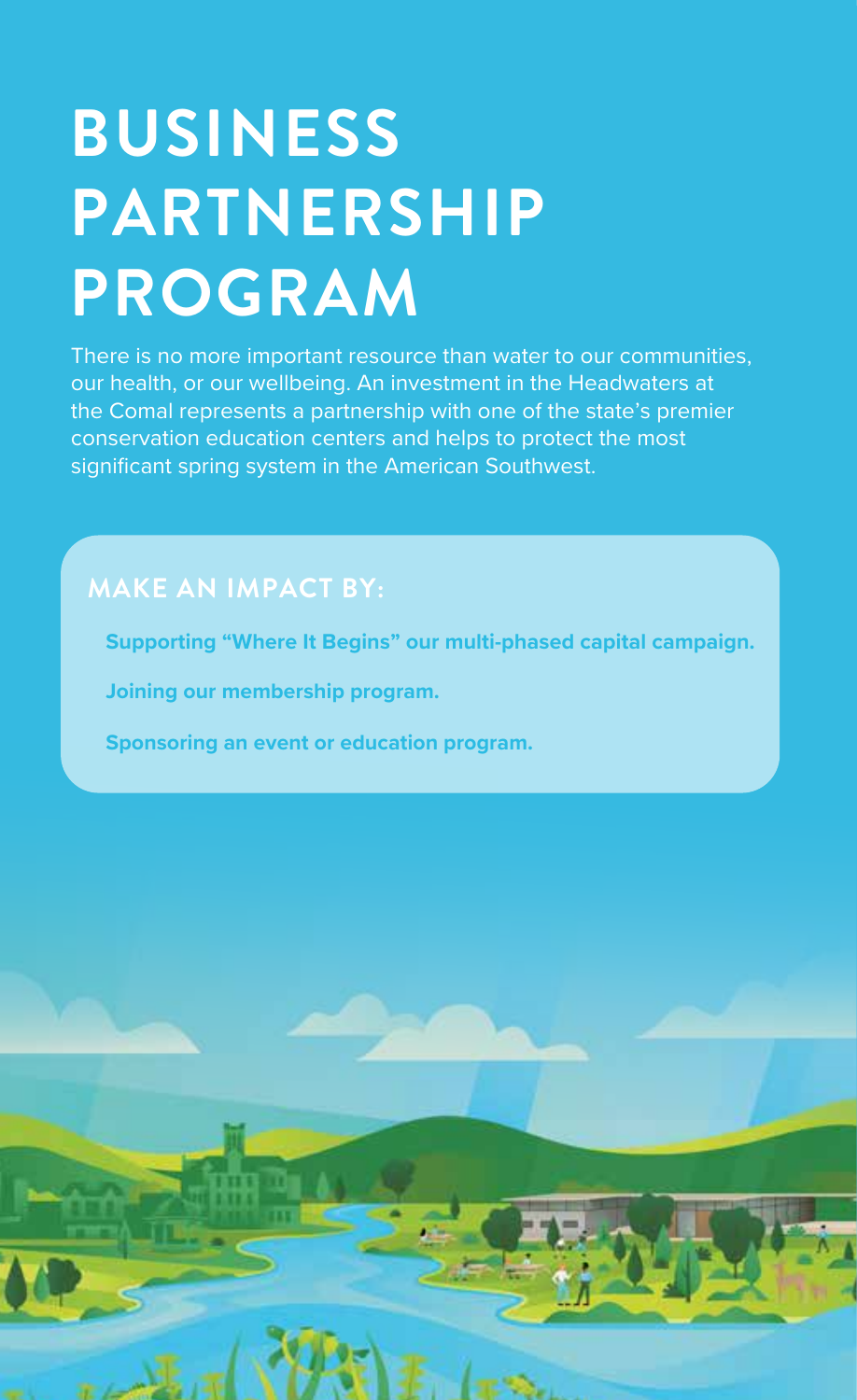# **Where it begins.**

#### **CAPITAL CAMPAIGN**

The Headwaters at the Comal, in partnership with New Braunfels Utilities, and with strong support from the community, continues to advance the community vision of a premier environmental education center inspiring hearts and minds on the importance of conservation to community; and strenghtening the relationship between the community and nature by showcasing the significance of the Comal Springs. This new phase of capital fundraising is to provide essential visitor amenities needed to dramatically increase programs and services. Central to this endeavor is the construction of a 6,400 square foot *Center at the Headwaters* consisting of indoor and outdoor spaces for education programs, exhibits, and community meetings, a catering kitchen, staff offices and public restrooms. The expansion will also include the addition of an all-abilities access entrance to the Center, and a tree-shaded picnic area, perfect for larger groups and field trips, that will double as an immersive natural and cultural history exhibit.

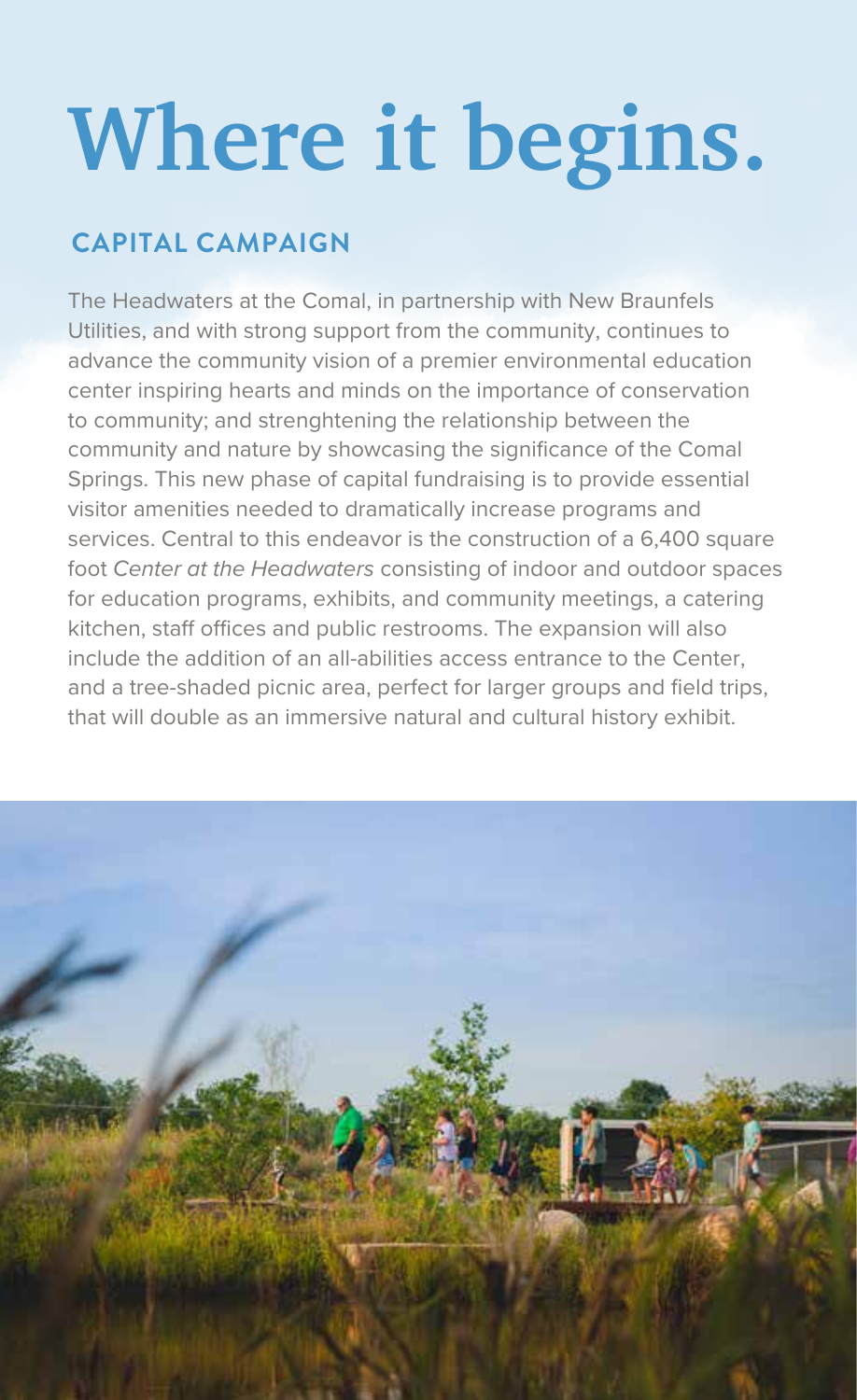#### **BUSINESS MEMBERSHIP PROGRAM**

| <b>The Membership</b><br>Program benefits are<br>recognized annually.                        | \$2,500<br>Friend | \$5,000<br>Attaché | \$10,000<br>Consul | \$15,000<br>Envoy | \$25,000<br>Ambassador |
|----------------------------------------------------------------------------------------------|-------------------|--------------------|--------------------|-------------------|------------------------|
| <b>Employee Benefits</b>                                                                     |                   |                    |                    |                   |                        |
| Employee must show<br>company ID or business<br>card at entrance                             | $\checkmark$      |                    |                    |                   |                        |
| Free admission for<br>employees and<br>their family                                          | 10 <sup>°</sup>   | 20                 | 30                 | 40                | 50                     |
| Complementary<br>tickets to<br>members-only events                                           | $\overline{2}$    | 5                  | 10 <sup>°</sup>    | 15                | 20                     |
| <b>Executive Benefits</b>                                                                    |                   |                    |                    |                   |                        |
| *Invitations and<br>reserved seating for six<br>at live performances<br>hosted by Headwaters |                   |                    | $\overline{2}$     | $\overline{4}$    | 8                      |
| *One discounted<br>evening venue<br>rental for corporate<br>entertainment.                   |                   |                    | 20%<br>discount    | 40%<br>discount   | included               |
| <b>Company Benefits</b><br>and Recognition                                                   |                   |                    |                    |                   |                        |
| CEO quote on<br>Headwaters website                                                           |                   |                    |                    |                   |                        |
| On-site customized<br>tour and presentation                                                  |                   |                    |                    |                   |                        |
| Name recognition on<br>Headwaters website                                                    |                   |                    |                    |                   |                        |
| Recognition in the<br>Headwater's annual<br>report                                           |                   |                    |                    |                   |                        |

\*Future benefit to be identified at completion of Phase II\*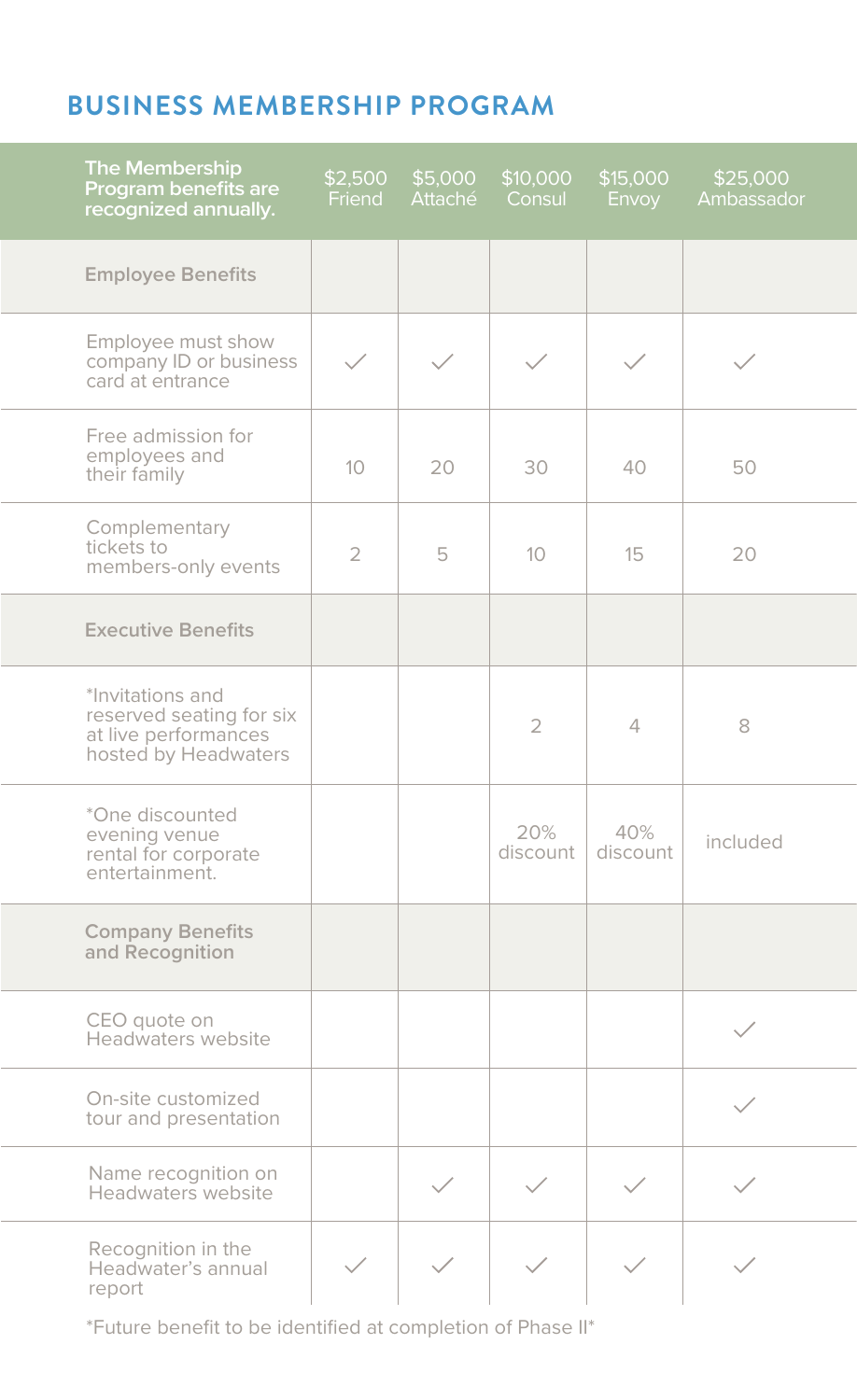#### **EVENT AND EDUCATION PROGRAM SPONSORSHIPS**

Sponsoring an event or education program allows your company to promote your brand to thousands of attendees and members in a way that traditional advertising cannot. Sponsorship benefits may include your company name in connection with the event, including in Headwaters' newsletters, emails, social posts, website, and event signage.

#### **COMMUNITY EVENTS**

#### **Earth Day - April**

A fun, free event at Headwaters at the Comal. Earth Day celebrates all the work that has been done to transform this site into an immersive environmental experience showcasing the significance of the Comal Springs. We invite our community partners to share the work they are doing to protect our land, water and habitat, and offer activites for all ages, native plant and tree giveaways, and more.

#### **Luminaria - December**

Headwaters celebrates winter on the Comal for select evenings in December. A Headwaters at the Comal holiday tradition, this evening event brings a candlelit glow to the pristine waters of the Comal Springs. Stroll the paths, enjoy music, fellowship, and a peaceful moment to reflect on the importance of the sacred Comal Springs..

#### **EDUCATION PROGRAMS**

#### **Saturday SEAM (Science, Engineering, Art, Math) K-3rd Grade**

Monthly SEAM classes take an unplugged, outdoors approach to science. Lessons focus on returning youth K-3rd grade and their families back to nature. Hosting these programs in the covered open-air pavilion surrounds participants with nature while learning SEAM concepts.

#### **Watershed Education Program**

This exciting program developed for 4th to 6th grade students engages youth in understanding their local watershed and how to enjoy and protect the beautiful Hill Country water resources. Hands-on lessons, as well as mindfulness activities, bring the joy of water and nature to life.

*For more information about these and other partner opportunities please contact the Program Manager, at (830)-608-8937*

*Sponsorship terms will be outlined in a written contract. All materials are subject to final approval by the Headwaters' Board and business sponsor before publication.*

Levels and amount are subject to change based on the evolving site, programs and *attendance.*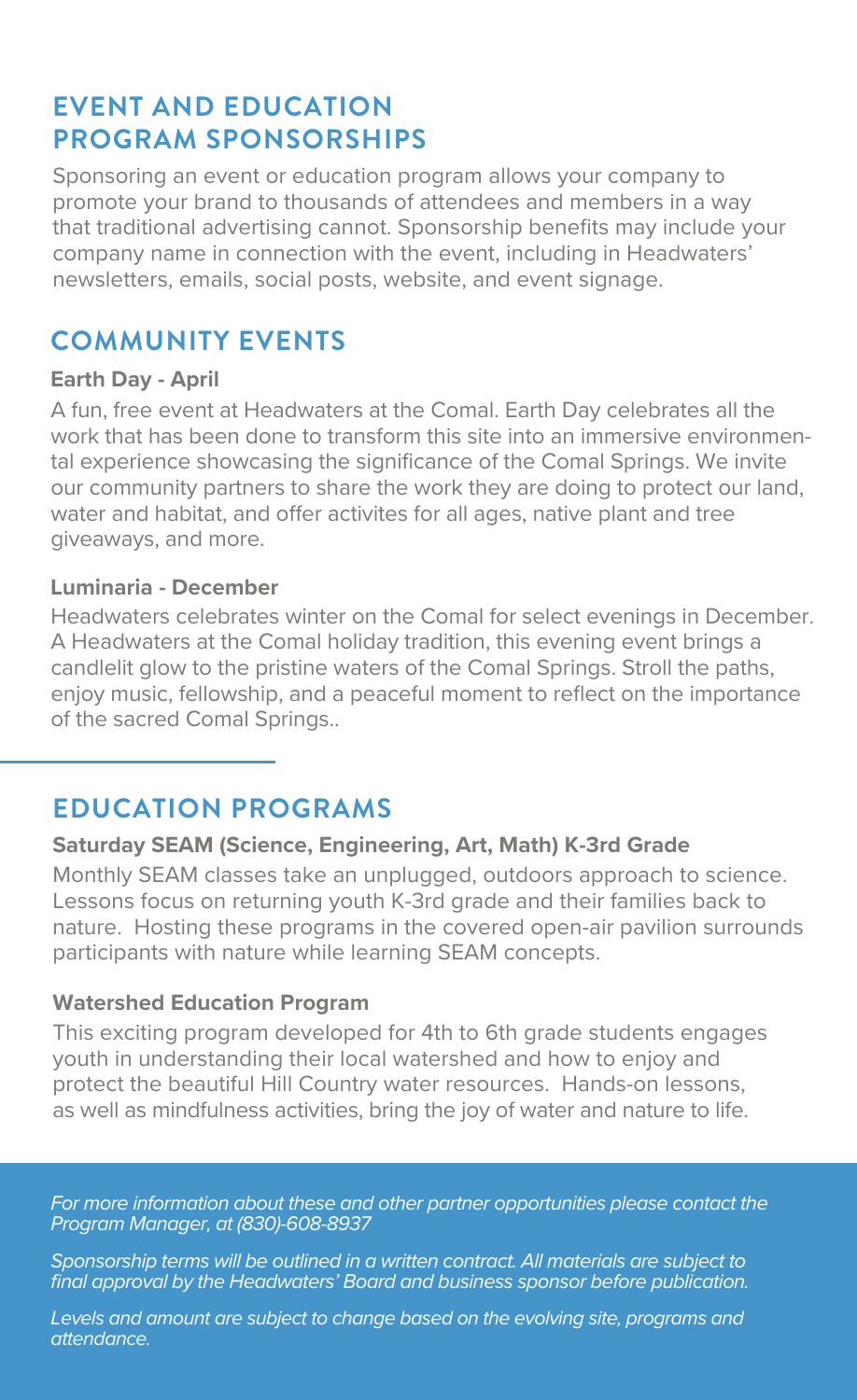#### **I/WE WILL SUPPORT THE HEADWATERS AT THE COMAL WITH A GIFT/PLEDGE OF:**

 $\ddot{\textbf{S}}$ 

#### **PLEDGE PAYMENT SCHEDULE**

My/our first gift payment (50% down payment is required) in the amount of \$

☐ Is enclosed ☐ Will be made by \_\_\_\_\_\_\_\_\_\_\_\_\_\_\_\_\_\_,20\_\_\_\_\_\_\_

I/we plan to fulfill our commitment with gift payments of \$ over the next year, beginning on

☐ Annually ☐ Quarterly ☐ Semi-Annually ☐ Monthly ☐ Other:\_\_\_\_\_\_

I/we plan to set up the following payment options :

 $\Box$  Gifts of Securities - <mark>contact Nancy Pappas at (830)-608-8828 for more info</mark> □ Gifts by Check □ Gifts by Credit Card

#### **GIFT INSTRUCTIONS**

- ☐ I/we wish my/our gift to remain anonymous
- ☐ Print my/our name(s) in donor lists for Headwaters at the Comal as follows: \_\_\_\_\_\_\_\_\_\_\_\_\_\_\_\_\_\_\_\_\_\_\_\_\_\_\_\_\_\_\_\_\_\_\_\_\_\_\_\_\_\_\_\_\_\_\_\_\_\_\_\_\_\_\_\_\_\_.

If you wish to restrict your gift to a specific campaign element please contact Nancy Pappas, Managing Director, to discuss gift and naming opportunities at (830)-608-8828

#### **CONTACT INFORMATION**

#### **Please send all payments to:**

*Headwaters at the Comal 333 E.Klingemann St.*

*New Braunfels, Texas 78130 The Headwaters at the Comal is a registered 501(c)(3) organization EIN#82-2200071*